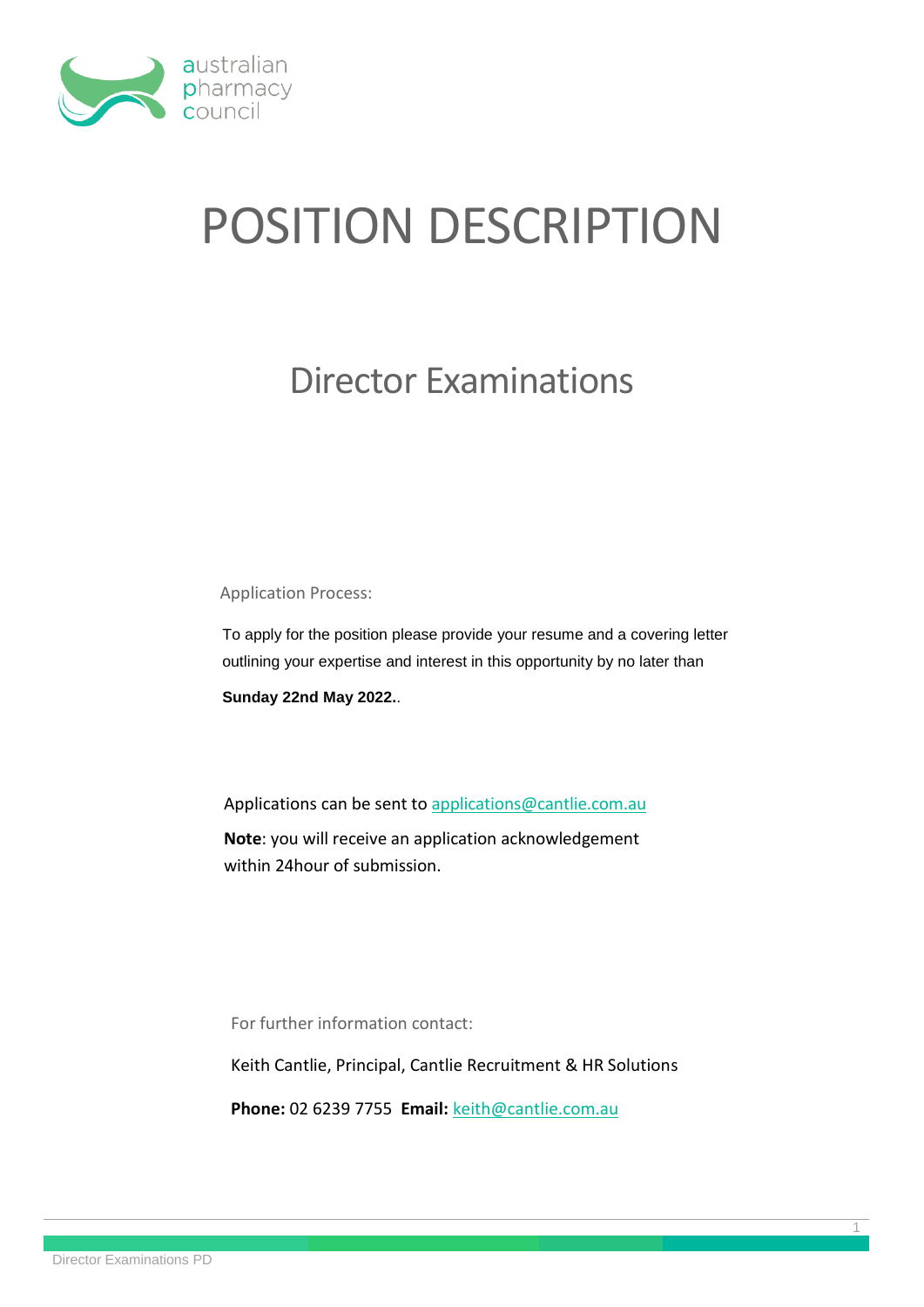

### Position Description

#### Job Information

| <b>Position Title</b>     | <b>Director Examinations</b>   |
|---------------------------|--------------------------------|
| <b>Business Unit</b>      | <b>Professional Services</b>   |
| <b>Type of Employment</b> | <b>Full Time</b>               |
| <b>Reports To</b>         | Deputy Chief Executive Officer |
| <b>Responsible For</b>    | Examinations team              |

#### Job Summary

The Director Examinations is responsible for leading the continued transformation journey and expert delivery of highquality examination services aligned with the Australian Pharmacy Council's Strategic Directions. This role will suit a highly motivated leader with intellectual curiosity and a keen interest in examinations who can inspire and lead a skilled and capable team.

#### Key Areas of Responsibility

#### Leadership and Management

- Lead and support the Examinations team to align with APCs strategic directions
- Apply the APC Leadership competencies of strategy, leading with influence and empathy, empowering success and accountability and results oriented.
- Work collaboratively to model APC values and ensure all team members are well supported

#### Managing Examinations

- Lead the development and delivery of all APC examinations
- Develop and manage a range of projects to continually address the quality of our examinations and the experience of examination candidates
- Work closely with the Executive to develop new markets for APC examinations.
- Ensure respectful engagement with and support to a variety of subject matter experts who are integral to the development of our examinations

#### Learning Support

- Develop and support candidate learning materials that assist candidate examination preparation
- Manage resource development, curation and delivery of materials that do not detract from examination quality or content, however support candidates in preparing for our examinations
- Deliver a financially sustainable service that also reduces potential for other providers to compromise the efficacy of our examination products.

#### Innovation

- Develop and lead APC's adoption of contemporary assessment, tools, policies and procedures.
- Maintain currency of knowledge of contemporary examination and assessment methodology.
- Manage and lead research and innovation projects in line with APC's strategic objectives.

#### Stakeholder Engagement

 Take responsibility for ensuring the Examinations Committee and other working groups are conducted in accordance with the relevant Committee By-Laws and Terms of Reference.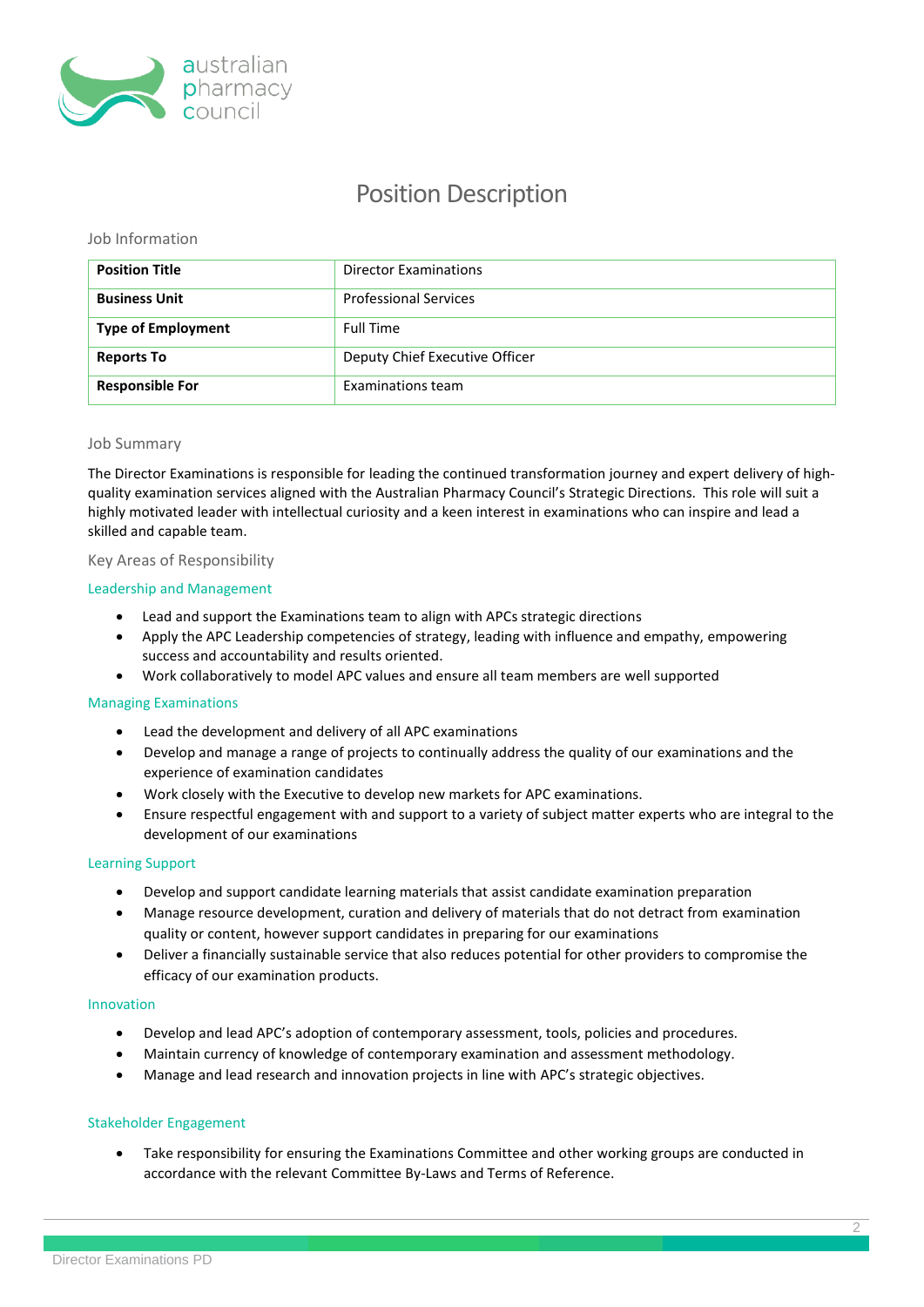

- Foster, develop and maintain collaborative relationships with relevant stakeholders in examinations and assessments
- Forge and cultivate relationships with external consultants and contributors including pharmacists and other subject matter experts
- Assist stakeholders with complex examination enquiries and compliance requirements
- Effectively represent APC in public and stakeholder forums

#### Skills/Experience/Qualifications

#### Minimum

- Tertiary qualifications in relevant field (eg. Management, Health, Education, Pharmacy).
- Demonstrated experience in leading a similar or related capability
- Demonstrated leadership and management capability
- Experience in Quality Management and Project management skills of a high order
- Capacity to adapt to change, act as a responsible change agent and engage in complex problem solving
- Strong ability in implementing and managing quality improvements.

#### Relevant Competencies

| <b>Competency</b>                                                 | <b>Definition</b>                                                                                                                                                                                            | <b>Behaviours</b>                                                                                                                                                                                                                                                                                                                                                                                                                                                                                                                                                                                      |  |
|-------------------------------------------------------------------|--------------------------------------------------------------------------------------------------------------------------------------------------------------------------------------------------------------|--------------------------------------------------------------------------------------------------------------------------------------------------------------------------------------------------------------------------------------------------------------------------------------------------------------------------------------------------------------------------------------------------------------------------------------------------------------------------------------------------------------------------------------------------------------------------------------------------------|--|
| Communication                                                     | Takes the initiative to<br>communicate accurate, up-<br>to-date plans and<br>information. Expresses<br>thoughts clearly, both<br>verbally and in writing.<br>Listens and understands<br>the views of others. | Writes in a concise and organised manner<br>$\bullet$<br>Writes results clearly and grammatically, using the APC Language<br>$\bullet$<br>style guide<br>Is knowledgeable and confident in communicating information<br>$\bullet$<br>Shares information with others to help them perform their jobs<br>٠<br>and seeks information from others<br>Is sensitive to the communication levels required by different<br>٠<br>audiences<br>Listens actively and speaks clearly and directly<br>$\bullet$<br>Informs others early if barriers arise that may impede ability to<br>$\bullet$<br>meet deadlines |  |
| <b>Time Management</b>                                            | Manages responsibilities in<br>a timely and efficient<br>manner.                                                                                                                                             | Effectively plans and manages time to maximise performance<br>$\bullet$<br>outcomes<br>Appreciates and respects time of others, their time investment<br>$\bullet$<br>and does not impose unrealistic expectations of others<br>Allocates time to planning, creativity and mapping out tasks<br>$\bullet$<br>Completes work in a timely, consistent manner<br>$\bullet$                                                                                                                                                                                                                                |  |
| <b>Effective</b><br><b>Relationships and</b><br><b>Engagement</b> | Forges productive,<br>cooperative relationships.<br>Understands and responds<br>to others' needs and<br>priorities.                                                                                          | Resolves conflict with empathy and shared ownership of<br>$\bullet$<br>outcomes<br>Gives and seeks feedback that will increase the productivity of<br>$\bullet$<br>relationships<br>Recognises strengths and limitations of self and seeks assistance<br>$\bullet$<br>when needed<br>Recognises strengths and limitations of others and works to<br>٠<br>maintain and enhance the self-esteem of others                                                                                                                                                                                                |  |
| <b>Cultural Awareness</b>                                         | Understands and promotes<br>our path to reconciliation                                                                                                                                                       | Actively and respectfully supports our Reconciliation Action Plan<br>$\bullet$<br>(RAP)<br>Actively seeks to further knowledge and understanding of cultural<br>$\bullet$<br>and social determinants<br>Supports a culturally aware workplace in which Aboriginal and<br>$\bullet$<br>Torres Strait Islander people feel safe                                                                                                                                                                                                                                                                          |  |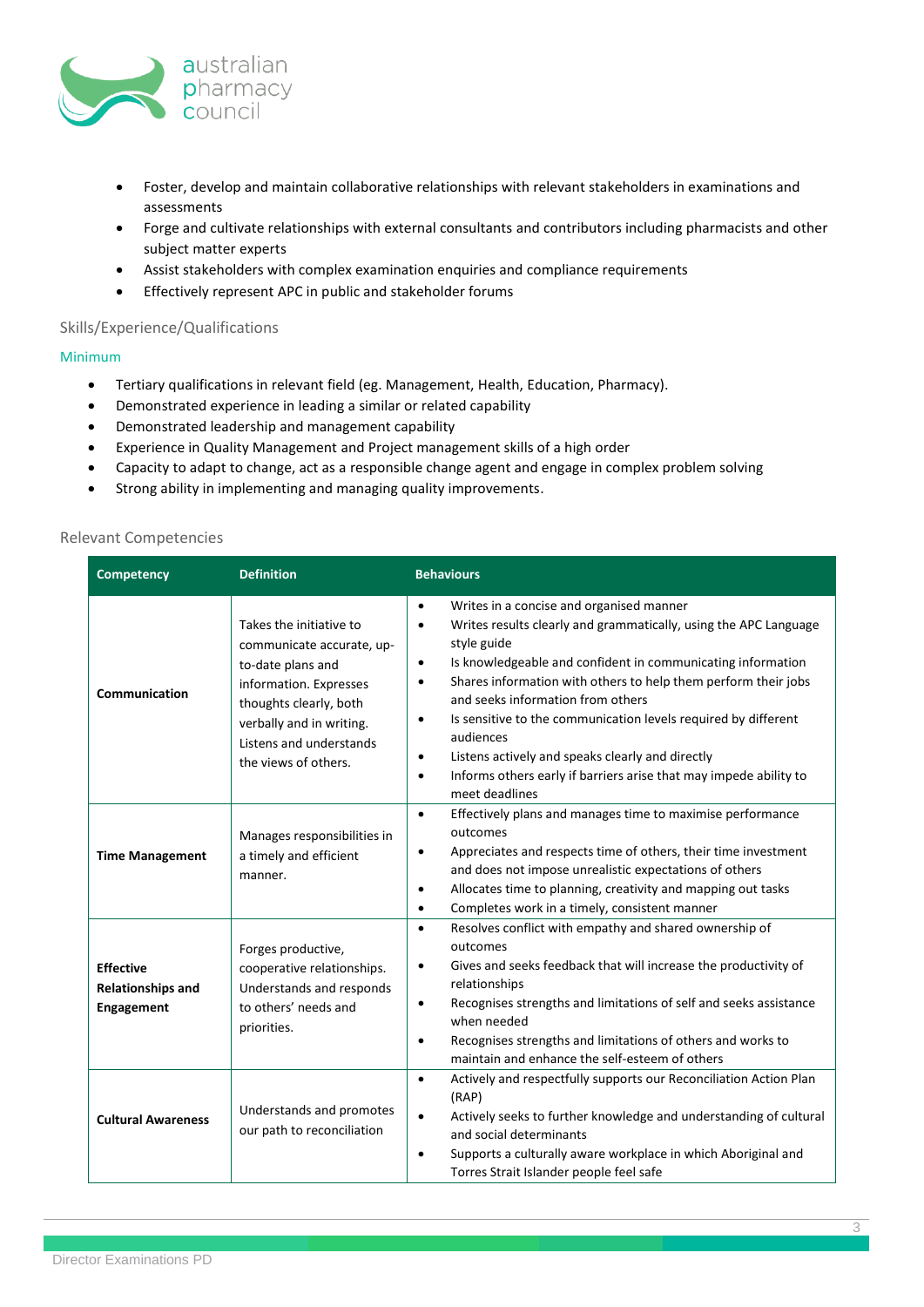

| Competency                              | <b>Definition</b>                                                     | <b>Behaviours</b>                                                                                                                                                                                                                                                                                                                                  |
|-----------------------------------------|-----------------------------------------------------------------------|----------------------------------------------------------------------------------------------------------------------------------------------------------------------------------------------------------------------------------------------------------------------------------------------------------------------------------------------------|
| Diversity and<br><b>Inclusion</b>       | Recognises and values<br>diversity of people, ideas<br>and cultures.  | Respects, values and accommodate the different needs and views<br>of others<br>Calls out workforce bias, racism, bullying or harassment.<br>٠<br>Provides opportunities for differing views to be heard and<br>٠<br>respected<br>Actively identifies and understands the impact of cognitive bias<br>٠<br>and seeks ways to address where possible |
| <b>Quality &amp;</b><br>Professionalism | Maintains high work<br>standards and takes<br>personal responsibility | Maintains high standards despite pressing deadlines<br>٠<br>Takes ownership and corrects own errors<br>٠<br>Produces accurate, thorough, professional work<br>٠<br>Is committed to doing the best job possible<br>٠<br>Keeps commitments and promises                                                                                              |

| <b>APC Leadership Competencies</b>         |                                                                        |                                                                                                                                                                                                                                                                                                                                                                                                                                                                                                                                                                                                                                         |  |
|--------------------------------------------|------------------------------------------------------------------------|-----------------------------------------------------------------------------------------------------------------------------------------------------------------------------------------------------------------------------------------------------------------------------------------------------------------------------------------------------------------------------------------------------------------------------------------------------------------------------------------------------------------------------------------------------------------------------------------------------------------------------------------|--|
| Whole of APC<br>Leadership                 | <b>Ensures that APCs best</b><br>interests are upheld                  | Work with the Executive to develop and implement APC strategic<br>$\bullet$<br>directions and quality improvements<br>Ensure that actions of you and your team model APC values<br>$\bullet$<br>Lead teams that are focussed on the best interests of APC in<br>$\bullet$<br>delivery of team objectives<br>Motivate others to work together toward common objectives<br>$\bullet$<br>Develop and communicates a vision of challenging goals, growth<br>$\bullet$<br>and progress                                                                                                                                                       |  |
| <b>Leads with influence</b><br>and empathy | The capacity to achieve<br>outcomes with empathy<br>and understanding. | Establish and maintain the confidence of the Executive and key<br>$\bullet$<br>stakeholders<br>Effectively listen to understand the dilemmas and challenges of<br>$\bullet$<br>being in a leadership position<br>Lead your team in a collaborative manner to inspire maximum<br>$\bullet$<br>performance to deliver on team objectives.                                                                                                                                                                                                                                                                                                 |  |
| <b>Empowers individuals</b><br>to succeed  | Engenders a supporting<br>environment for team<br>members to succeed   | Provide high quality, regular support and supervision of staff<br>$\bullet$<br>reporting to the position<br>Promote individuals to further their knowledge and support their<br>$\bullet$<br>professional development<br>Provide mentoring and support to allow individuals to realise their<br>$\bullet$<br>potential<br>Provide constructive and honest feedback to individuals regularly<br>$\bullet$<br>and follow up on commitments made                                                                                                                                                                                           |  |
| <b>Accountable and</b><br>results focussed | Takes responsibility for<br>delivery of outcomes                       | Foster a culture of administrative efficiency, accuracy and<br>$\bullet$<br>continuous improvement in your team<br>Develop and monitor your Business Unit Plan<br>$\bullet$<br>Take responsibility for delivery of your team's objectives and<br>$\bullet$<br>goals                                                                                                                                                                                                                                                                                                                                                                     |  |
| <b>Strategic vision</b>                    | Sees the big, long-range<br>picture.                                   | See where current trends will lead, and how they may influence<br>$\bullet$<br>APC's direction. Foresee opportunities that will come and go.<br>Form and articulate a clear picture of the future APC should strive<br>$\bullet$<br>for. Articulate why that future is important and how current<br>decisions make or break the chance to reach it.<br>Use a global perspective to reliably forecast future needs and<br>$\bullet$<br>devise plans to implement them.<br>Analyse options and decisions based on long-term payoffs or<br>$\bullet$<br>outcomes.<br>Translate the vision for a program into clear strategies<br>$\bullet$ |  |